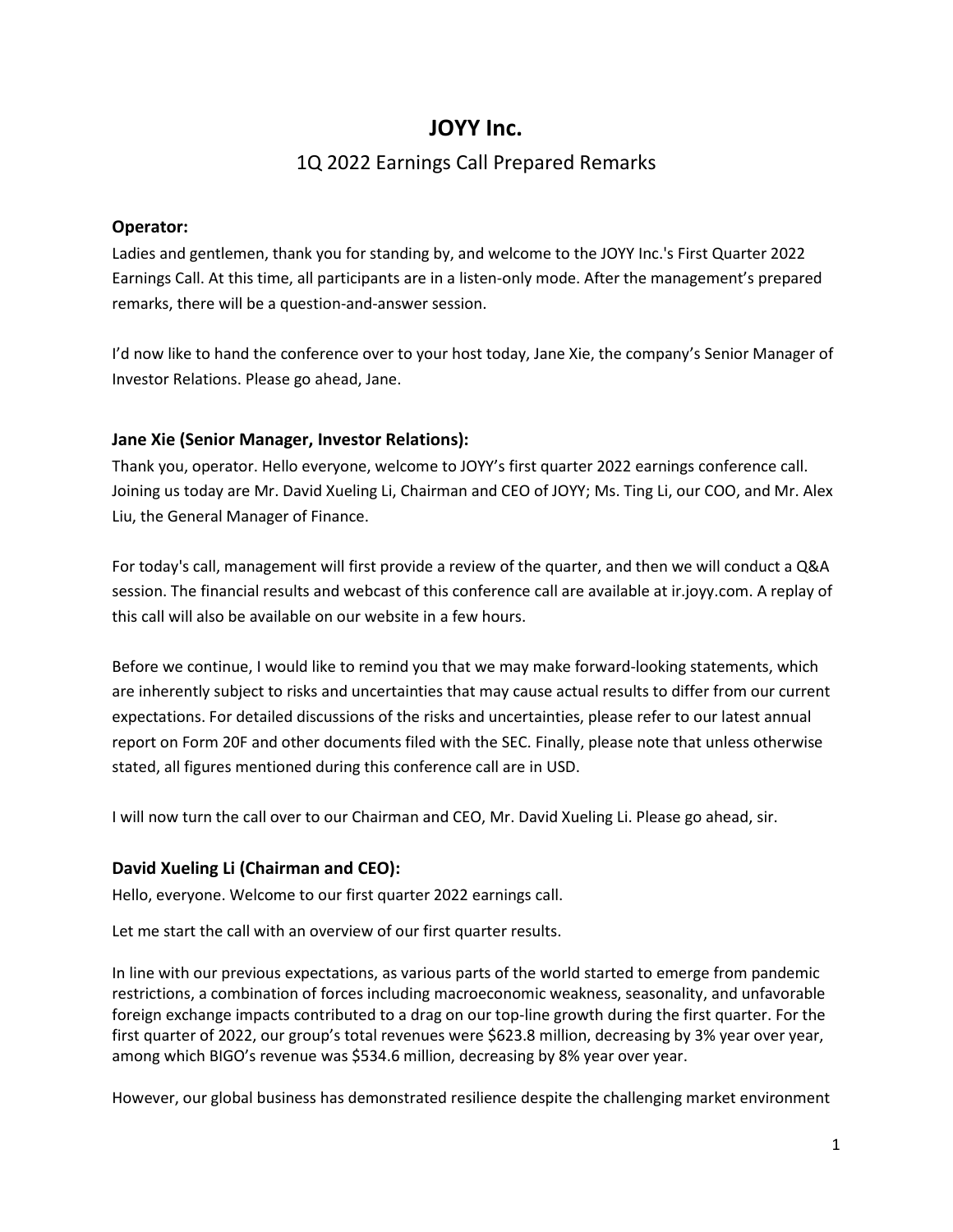and weak seasonality. Such resilience is mainly attributable to our sustainable growth model, and further improvements to our operating efficiency. When compared to prior year periods, we achieved steady improvement in profitability during the first quarter of 2022. Excluding YY Live, we recorded a non-GAAP net profit of \$20.9 million and expanded our non-GAAP net margin to 3.3%, compared to a non-GAAP net loss margin of 3.7% in the prior year period. BIGO's non-GAAP net profit grew to \$59.9 million, while its non-GAAP net margin improved to 11.2%. In addition, our operating cash flow remained healthy and reached positive \$59.2 million in the first quarter.

I talked last quarter about some of the increasing macro complexities facing our business. As a global company with worldwide operations, we are not immune to international macroeconomic volatilities. During the initial outbreak of COVID-19 from early 2020 to mid-2021, we experienced an acceleration in business growth as the online social entertainment industry in general enjoyed greater user engagement and activities amidst prevalent lockdowns. However, as the world limped into the postpandemic era, the long-term effects of COVID lingered, and the global economy suffered from anemic growth recovery and significant inflationary pressures. These adverse macro trends dampened global consumer confidence, reduced their spending power, and posed challenges for our business growth in the short run.

However, from a medium- and long-term perspective, global users' diversified individual demand for social entertainment remains high, and the long-term trend of transitioning social entertainment activities from offline to online is still irreversible. As we look further into our key operational regions, including North America, Europe, Pacific East, the Middle East, and Southeast Asia, our product penetration rate is still relatively low, which creates substantial headroom for us to further penetrate the market.

On top of that, I want to share some thoughts on our operating philosophy. First, we remain committed to our globalization through localization strategy, which has been vital to the rapid growth in our global business over the past few years. Globalization and diversification help us minimize our single region exposure, cushioning the blow from cyclical fluctuations in certain regions. We will further localize our operations team by recruiting professionals with international backgrounds to drive our content localization, innovation, and integration. Second, we will grow our user communities by offering diverse social entertainment services with rich, local, and premium content offerings. At the same time, by continuously upgrading our products and user interface & experience innovation, we seek to further optimize the immersive interest-based social networking experience of our users. With our rich and diverse content, efficient content recommendation engine, and products that better nurture users' social networking needs, we should be able to further expand our product reach and ultimately fuel our monetization growth. Third, we will continue to execute our sustainable, ROI-driven growth strategy and balance between growth and profitability in 2022. We believe that under the current market environment, maintaining a strong operating cash flow is crucial to safeguard our mid- to long-term growth.

As a company established in 2005 and with 10 years of listing history, we have been constantly adapting to evolving market conditions, and have achieved significant breakthroughs. We believe that with our established operational capacity, continuous iteration on our user-centric products, persistent execution on a sustainable growth model, and striving to maintain robust cash flows, we are in a stronger position to navigate the current macroeconomic challenges and seize emerging growth opportunities along the way.

Now, let me dive deeper into the progress we made in each of our product lines. Let's start with Bigo Live.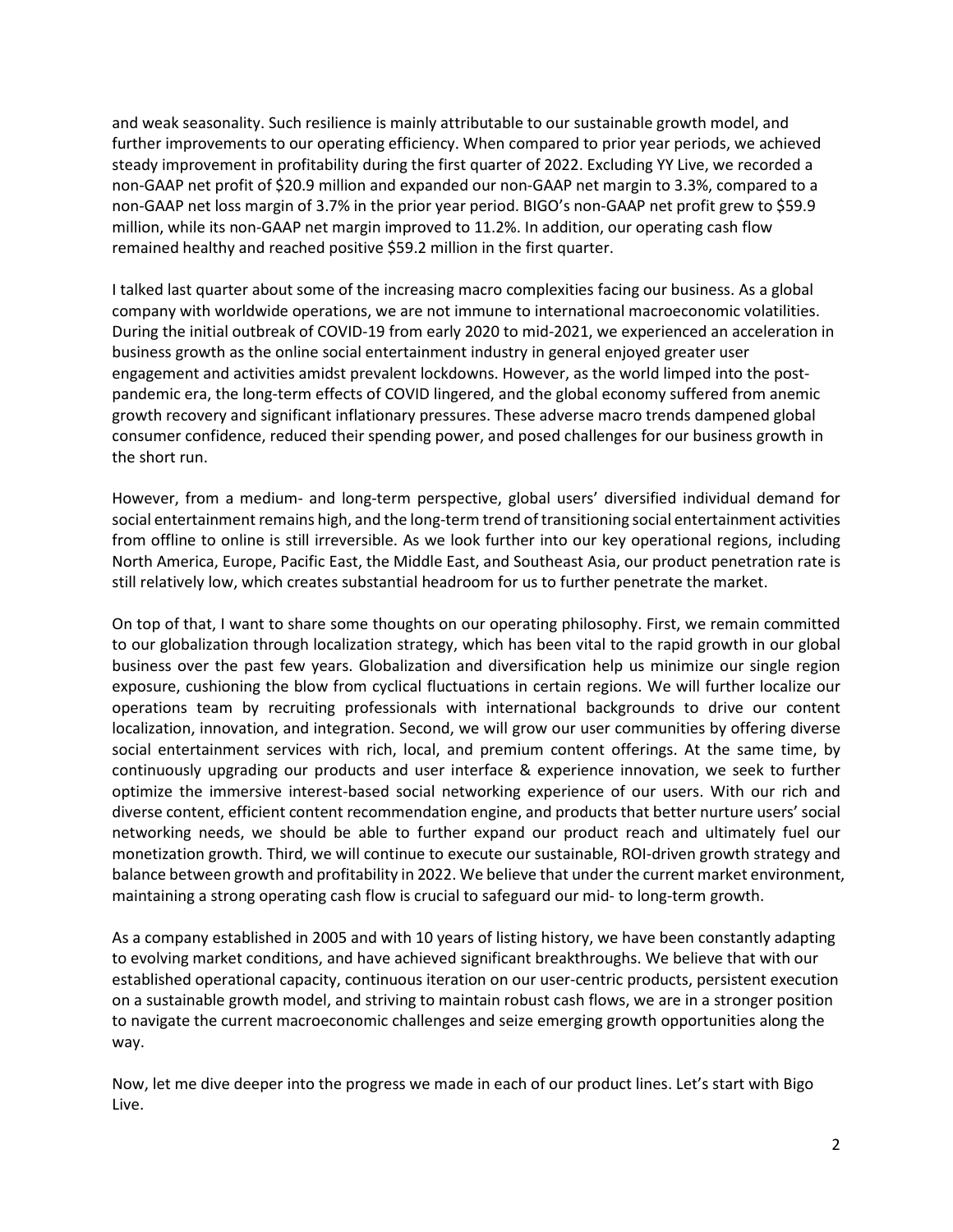In the first quarter, Bigo Live's MAU grew by 8.8% year over year to 31.7 million.

As I have just mentioned, impacted by global economic uncertainties, seasonal weakness, and multiple local currencies depreciating against the US dollar, Bigo Live's livestreaming revenue and paying users in the first quarter decreased by 9.6% and 1.5% year over year, respectively. Geographically speaking, our operations in Europe were less affected when compared with prior year periods. During the quarter, both our revenue and the number of paying users from Europe sustained their growth momentum and increased by 10.4% and 3.1% year over year, respectively.

During the first quarter, we continued to diversify our localized premium content offerings on Bigo Live, driving improvement in its user engagement. For example, we hosted the Europe Talent Champions League, inviting streamers from various countries to produce locally-themed interactive content for European users. In Malaysia, we partnered with WeTV to offer our users exclusive access to stream television dramas and reality shows on Bigo Live. Thanks to our diversified premium content, our user engagement improved, as evidenced by the 9.9% and 2.1% sequential increases in the average duration of livestreaming sessions and the average viewer time spent, respectively.

Bigo Live has always been dedicated to fostering an engaging and inclusive community, and it has been an important venue for global users to connect with others with similar backgrounds or interests. In March, we launched a 'Community' feature, which is a space enabling users, especially new users, to establish and join different interest groups and quickly connect with like-minded people. Within each community, users can interact with friends' video posts and join their live sessions, thereby significantly improving the efficiency of social interactions. Since this feature's launch, various interest-based communities have flourished, with themes such as fitness, KPOP dance, dining, and others, thus enhancing the diversification of our user content production as well as promoting the consolidation of our real-time and non-real-time content pools.

Next, let's turn to Likee.

Following our proactive adjustment of Likee's marketing strategy, Likee's MAU fluctuation continued in the first quarter and its MAU reached 61.8 million in the first quarter. Due to the proactive adjustment, coupled with macro uncertainties and seasonal fluctuations, Likee's livestreaming revenue declined by 11.9% year over year. However, its livestreaming revenue in the Middle East region turned out slightly better than that in other markets, recording a year-over-year increase of 29.4%.

Likee continued to cultivate a diversified and vibrant content community by nurturing talented creators through our comprehensive support program. In the first quarter, Likee focused on equipping creators with additional interactive tools and localized operational services. Following the introduction of 'Superlike' and 'Superfollow' features, we launched a personal voice chat feature in certain regions on Likee, encouraging additional real-time and direct interactions between creators and their fan groups. In Southern Asia, during the local wedding season, Likee's local operations team launched a number of wedding-related challenges to encourage creators to showcase traditional wedding culture featuring local wedding dresses, makeup, and ceremonies, attracting millions page views. Thanks to our comprehensive creator support program, the number of Likee's certified creators increased by 8.4% sequentially in the first quarter.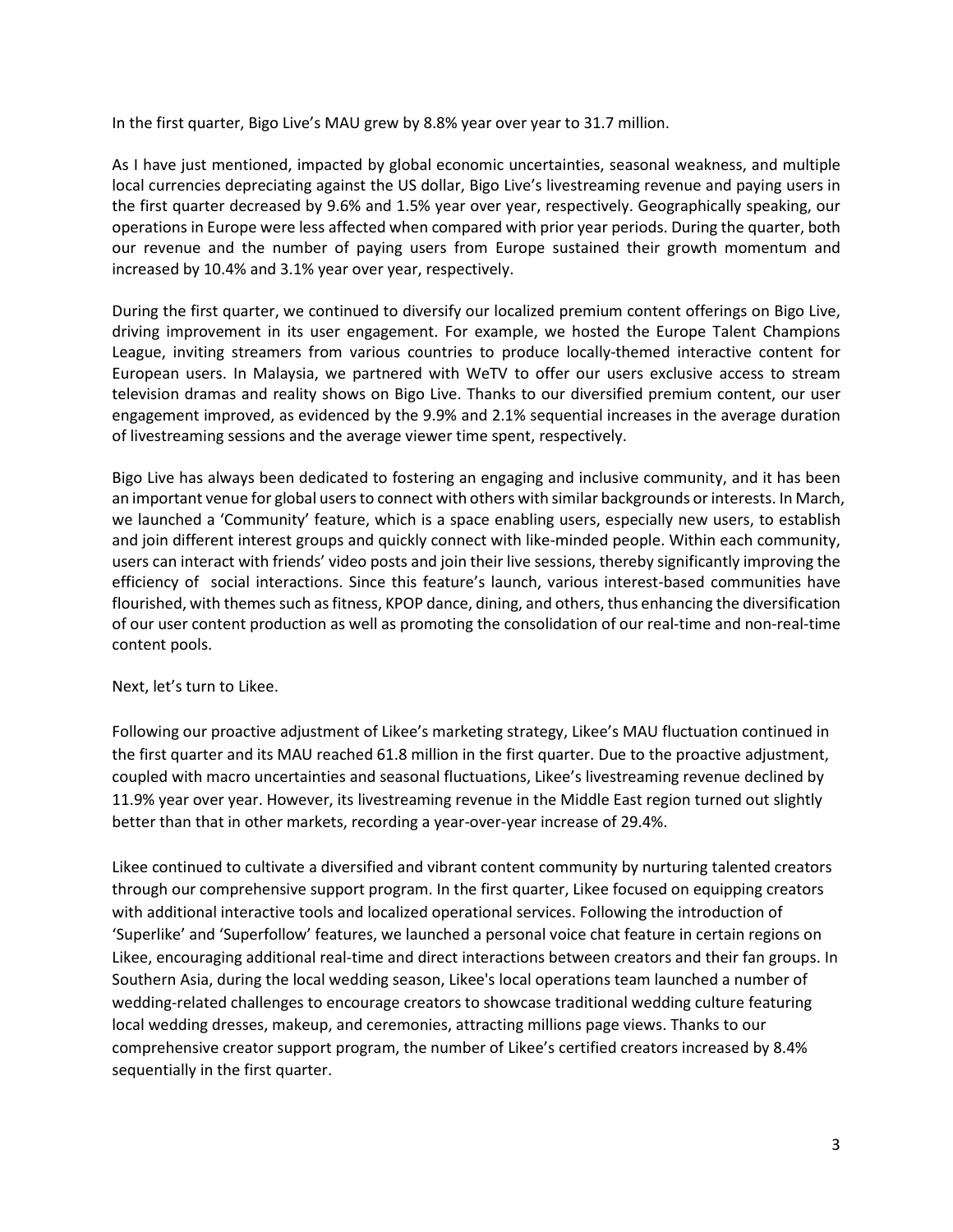To meet users' diverse social interaction needs, we also launched a 'Friends' feature to allow users to create their own private community groups and exclusively share their personal content with designated groups, enabling individualized social experience on Likee. We believe that the "Friends" feature will help merge Likee users' offline and online social networks, and reduce their psychological barrier to produce and share their own content online.

During the first quarter, as Likee continued optimization of its short videos and livestreaming features and enhanced integration between the two, user engagement with Likee's livestreaming improved, with average viewer time spent on livestreaming growing by 45.6% and Likee's livestreaming DAU penetration rate increasing by 10.9% sequentially.

#### Next, on Hago.

During the first quarter, Hago maintained its monetization growth trajectory, as its livestreaming revenue increased by 24.2% and number of paying users grew by 14.5% year over year.

Based on our product team's deep user insights, Hago upgraded several product features to explore new innovations in multiplayer social interaction and further enhance users' social experience. This quarter, Hago launched a new feature called 'Hago Space', allowing users to create their own 3D digital avatars and interact with one another in virtual 3D scenes. Users can engage in a variety of activities in their 3D avatar including voice chat, casual gaming, and gifting. Shortly after the new feature was launched, we observed positive impact on users' social activity and featured channel penetration. In the following quarters, Hago plans to further enrich users' Hago Space experience by introducing more 3D virtual scenes, virtual items, and casual games.

Finally, some updates on capital return. In the first quarter, we continued to enhance returns to shareholders and protect their interests through share repurchase programs. In the first quarter, we bought back a cumulative \$80.2 million of our shares. As of March 31st, we have repurchased in total \$315.8 million of our shares, out of the previously announced repurchase program of \$1.2 billion.

Taken together, by capitalizing on our diversified global product matrix, and continuous operating efficiency improvements, our global business demonstrated resilience amidst a challenging external environment during the first quarter. We remain confident in the mid- to long-term growth prospects of the global social entertainment market. We will continue to prioritize the cultivation of our content and social ecosystems and seek to maintain a strong cash flow while seizing emerging business opportunities along the way. We remain committed to delivering long-term value for our shareholders.

This concludes my prepared remarks. I will now turn the call to our General Manager of Finance, Alex Liu, for our financial updates.

#### **Alex Liu (General Manager of Finance):**

Thanks, David. Hello, everyone. Now let me go through the details of our financial results.

Please note that the financial information and non-GAAP financial information disclosed in our earnings press release is presented on a continuing operations basis, unless otherwise specifically stated. As the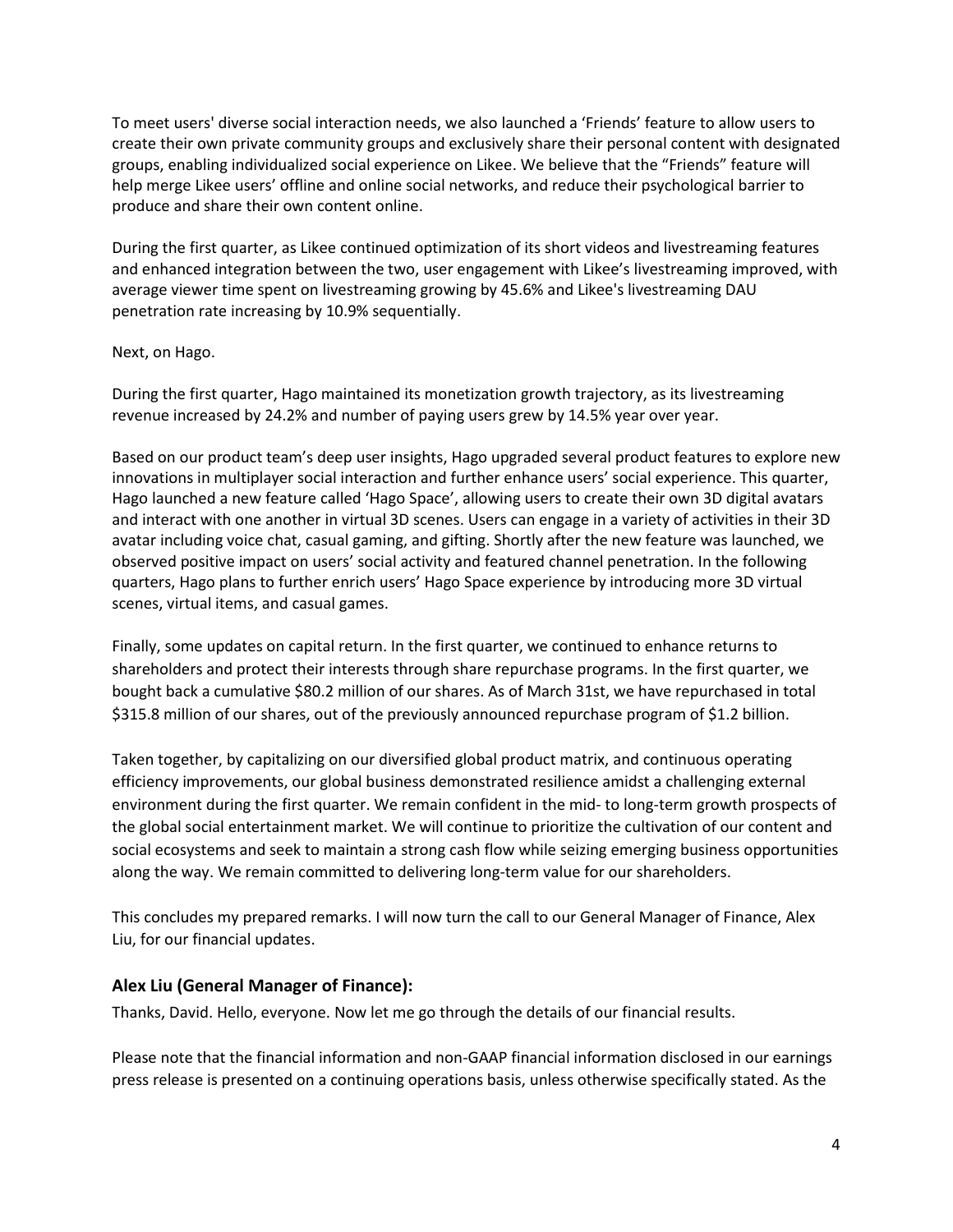sale of YY Live was substantially completed on February 8, 2021 with certain customary matters to be completed in the future, we have ceased consolidation of YY Live business since February, 2021.

During the first quarter of 2022, due to increased macroeconomic uncertainties, seasonality and some depreciation of certain currencies against the US dollar, our total net revenues for the first quarter decreased to US\$623.8 million from US\$643.1 million in the same period of 2021.

In particular, our live streaming revenues for the first quarter was US\$590.1 million, and other revenues in the first quarter increased by 16.3% to US\$33.7 million.

Cost of revenues for the first quarter decreased by 4.6% year over year to US\$422.6 million. Revenuesharing fees and content costs was US\$279.9 million in the first quarter, compared with US\$282.0 million in the same period of 2021. Bandwidth costs decreased to US\$20.9 million from US\$29.5 million in the same period of 2021, primarily due to the Company's improved efficiency in bandwidth usage, partially offset by the increased bandwidth usage as a result of continued user base expansion of Bigo Live.

Gross profit increased to US\$201.2 million in the first quarter, with our gross margin improved to 32.2% from 31.1% in the same period of 2021.

As we continued to enhance our operating leverage and execute a prudent marketing strategy, operating expenses for the first quarter decreased by 28.1% to US\$200.6 million from US\$279.0 million in the same period of 2021. Among the operating expenses, sales and marketing expenses decreased to US\$104.4 million from US\$137.4 million due to disciplined sales and marketing spending on certain products, including Likee and Hago.

As a result, we continued to achieve a steady expansion in our GAAP and non-GAAP profitability, for both BIGO segment and the entire group.

Our GAAP operating income for the first quarter was US\$6.3 million, compared to operating loss of US\$73.0 million in the same period of 2021. Operating income margin for the first quarter was 1.0%, compared to operating loss margin of 11.4% in the same period of 2021.

Our non-GAAP operating income for the first quarter, which excludes share-based compensation expenses, amortization of intangible assets from business acquisitions, as well as impairment of goodwill and investments and gain on disposal of subsidiaries and business, was US\$33.3 million in this quarter, compared to non-GAAP operating loss of US\$29.7 million in the same period of 2021. Our non-GAAP operating income margin for the first quarter was 5.3% compared to non-GAAP operating loss margin of 4.6% in the prior year period.

GAAP net loss from continuing operations attributable to controlling interest of JOYY in the first quarter of 2022 was US\$27.5 million compared to net loss of US\$87.3 million in the same period of 2021. Net loss margin was 4.4% in the first quarter of 2022, compared to net loss margin of 13.6% in the corresponding period of 2021.